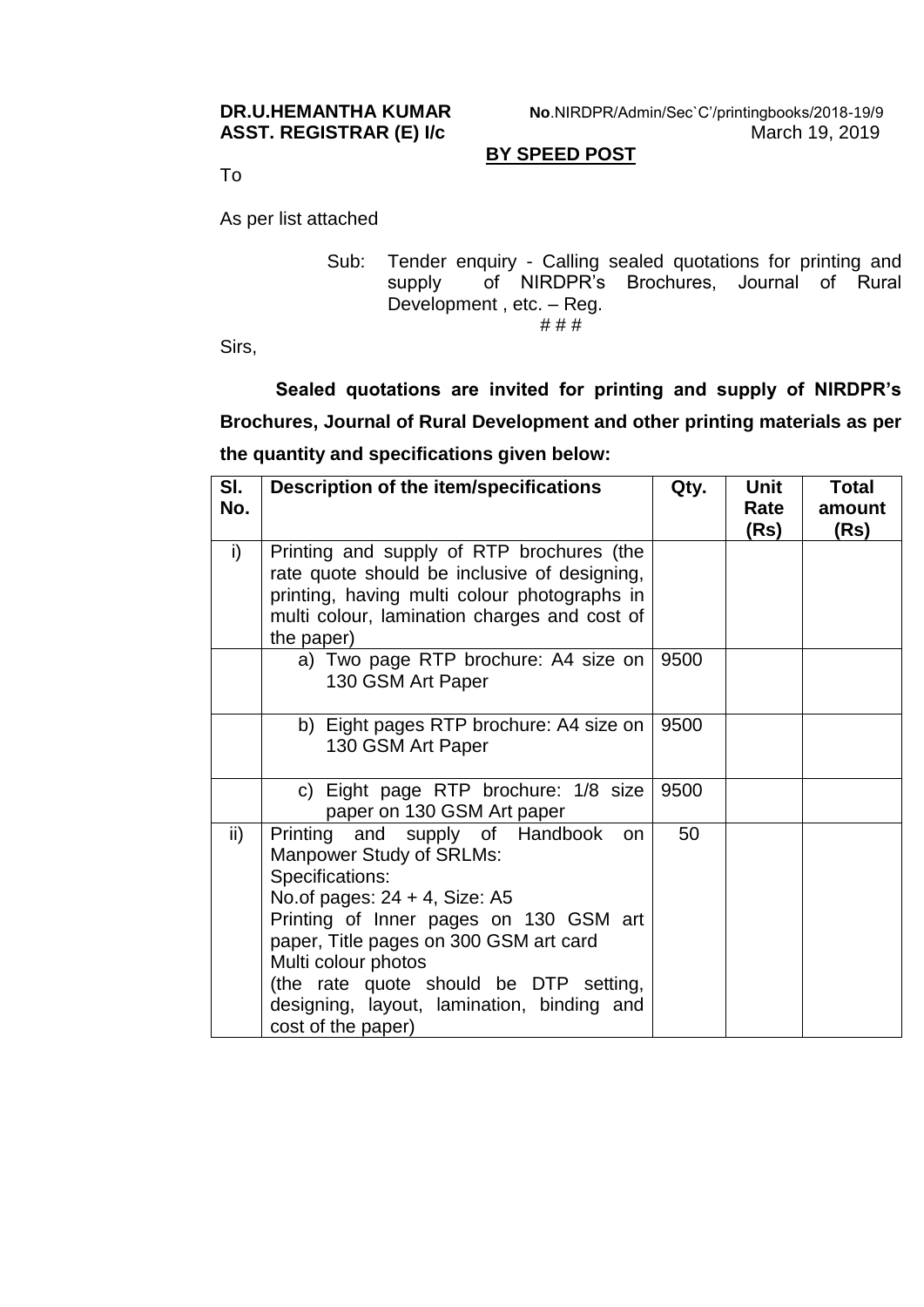| iii) | Printing and supply of Journal of Rural       | 800  |  |
|------|-----------------------------------------------|------|--|
|      | Development                                   |      |  |
|      | Inner text: black & white natural shade paper |      |  |
|      | 80 GSM                                        |      |  |
|      | Cover: multicolour 300 GSM card               |      |  |
|      | Size: crown                                   |      |  |
|      | No. of pages: Approximately 200 pages         |      |  |
|      | DTP<br>composing, page setting charges        |      |  |
|      | including title (4 pages) designing charges,  |      |  |
|      | Title printing on card sheets, inner text     |      |  |
|      | printing charges, binding charges,<br>title   |      |  |
|      | lamination charges and cost of the paper      |      |  |
| iv)  | Printing and supply of sustainable housing    | 1000 |  |
|      | technologies brochure:                        |      |  |
|      | No. of pages: 6                               |      |  |
|      | Size: 7" X 9.5" 1/8 <sup>th</sup> crown       |      |  |
|      | Printing: Multi colour printing on 300 GSM    |      |  |
|      | art card                                      |      |  |
|      | Lamination: Matt Lamination front & back      |      |  |
|      | Creating: 2 creasing                          |      |  |
| V)   | Printing and supply of Pragati newsletter in  | 2300 |  |
|      | multicolour                                   |      |  |
|      | No. of pages: 20                              |      |  |
|      | Inner text printing charges                   |      |  |
|      | <b>Binding charges</b>                        |      |  |
|      | Designing and layout charges                  |      |  |
|      | Paper: 130 GSM art paper                      |      |  |
|      | Size: A4, Drum scanning of photos             |      |  |
| vi)  | GARD-509 - Spatial Decision<br>Support        | 500  |  |
|      | <b>System in Rural Development:</b>           |      |  |
|      | No. of inner pages with black and white       |      |  |
|      | printing on 80 GSM paper: 116                 |      |  |
|      | Size: $1/4^{\text{th}}$ .                     |      |  |
|      | Cover page on title card in multi colour      |      |  |
|      | <b>Binding charges</b>                        |      |  |

- Note: **Bidders are advised to verify the above sample books available in [Centre for Development Documentation & Communication](http://www.nird.org.in/cdc.aspx) (CDC), Dr.BR Ambedkar Block, NIRDPR before submitting their quotations**
- 2. Eligibility Criteria & Terms and Conditions:
	- **i) The rates quoted shall be inclusive of GST and delivery charges.**
	- **ii) The Institute reserves the right to increase/decrease the number of copies and pages with reference to above printing works.**
	- **iii) The printer should supply printed material within seven (07) days of issuance after final strike order is given.**
	- **iv) The printed material should be delivered as per the time limit indicated in the work order. Failing which the Institute reserves**